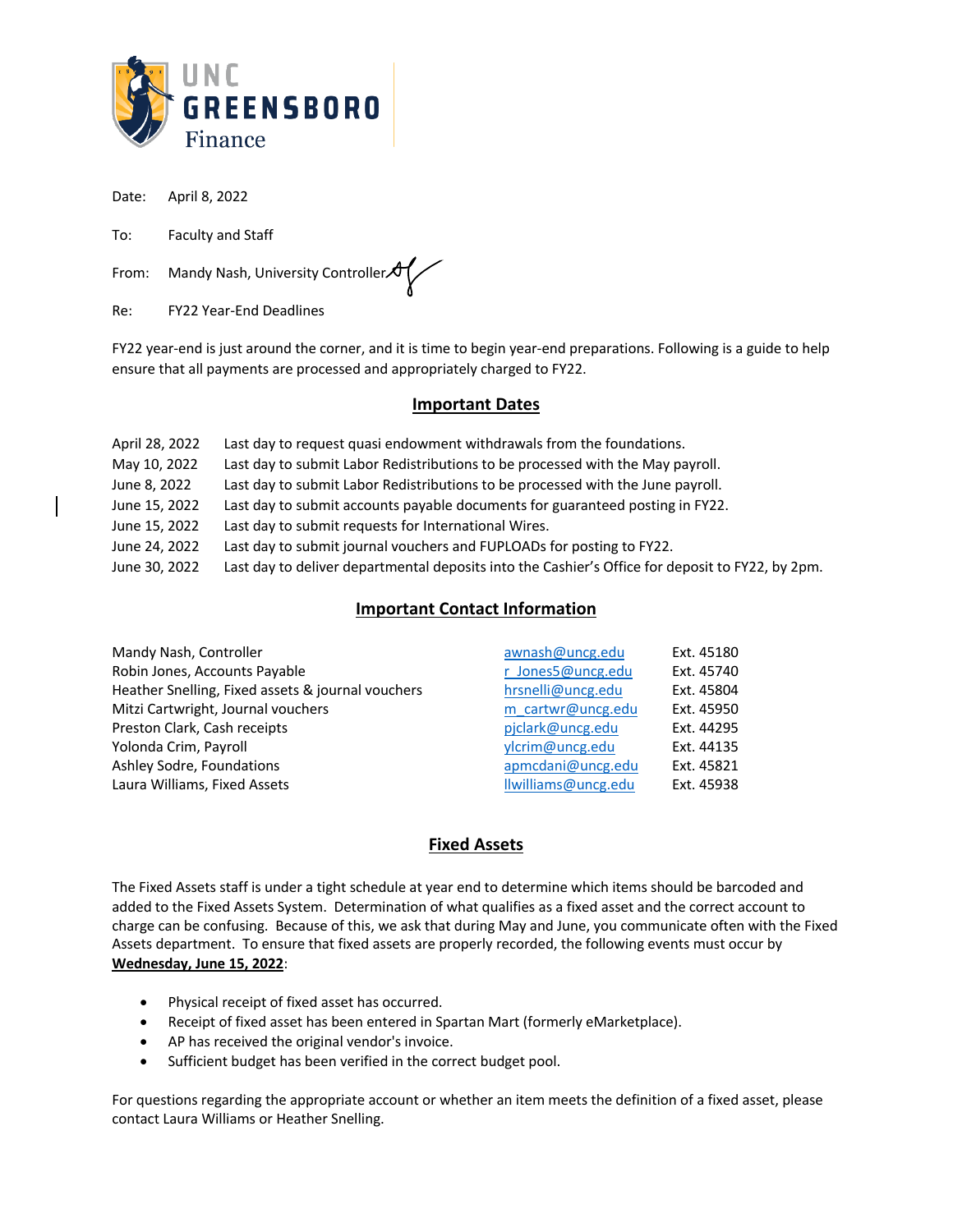# **Cash Receipts**

Departmental deposits should be delivered to the Cashier's Office by **2:00 pm on Thursday, June 30th** to ensure deposit in the 2021-22 fiscal year. To comply with G.S. 147-77 and UNCG policies, all departmental receipts must be deposited on the day received therefore, **we cannot hold deposits for the new fiscal year.** Please direct any questions you may have to Preston Clark.

### **Accounts Payable**

Types of applicable payments: Vendor invoices and the extent of the Honoraria requests Interdepartmental invoices Petty cash reimbursements Other non-salary payment requests

Contracted services Travel and employee reimbursement

*(See Procurement Services https://purchasing.uncg.edu/policies/#deadlines for additional information and guidance associated with purchase orders and Pcard activity.)*

Please make sure that the following events have occurred by **Wednesday, June 15, 2022,** to ensure that payments are posted in FY22. This deadline applies to both state and trust funds.

- A payment request with required document has been received by AP.
- Sufficient budget has been verified in the correct budget pool.
- Items and services that have been delivered and completed must be received in SpartanMart.
- AP has received the original vendor's invoice.
- A travel reimbursement form with required documentation has been received for **completed** travel and all excess travel advances have been repaid by the employee.
- Payment requests for Contracted Services payments have been reviewed and approved by Procurement within SpartanMart (Jaggaer Invoicing) and forwarded to AP for payment.

*Although AP will continue to process invoices received after June 15th; due to the volume of year-end payments, accounts payable cannot guarantee that payments will be processed and paid in FY22 if the June 15th deadline cannot be met. If you have a specific concern, please reach out to Robin Jones for assistance.*

### **Outstanding Credit Balances with Vendors**

Vendor credit balances that are not being actively worked or requested are subject to be turned over to the State if found during an annual audit. To prevent this, please take time to review any credit balances that you have with vendors and request a refund before June 30, 2022. Contact Robin Jones with all information about credit balances and for any questions.

### **Purchase Orders**

Please be sure to check the status of purchase orders for use of FY22 budget funds. Purchase orders that are not completed or closed will be carried forward to the new fiscal year and will obligate FY23 budgets. For questions concerning purchase order status, contact Procurement Services at procure@uncg.edu or visit https://purchasing.uncg.edu/staff/.

### **Journal Vouchers/FUPLOADs**

To ensure that all journal vouchers and FUPLOADs are correctly recorded in FY22, please submit approved journal vouchers and FUPLOADs along with supporting documentation to finmgmt@uncg.edu by **Friday, June 24, 2022.** For questions regarding journal vouchers or FUPLOADs, please contact Mitzi Cartwright or Heather Snelling.